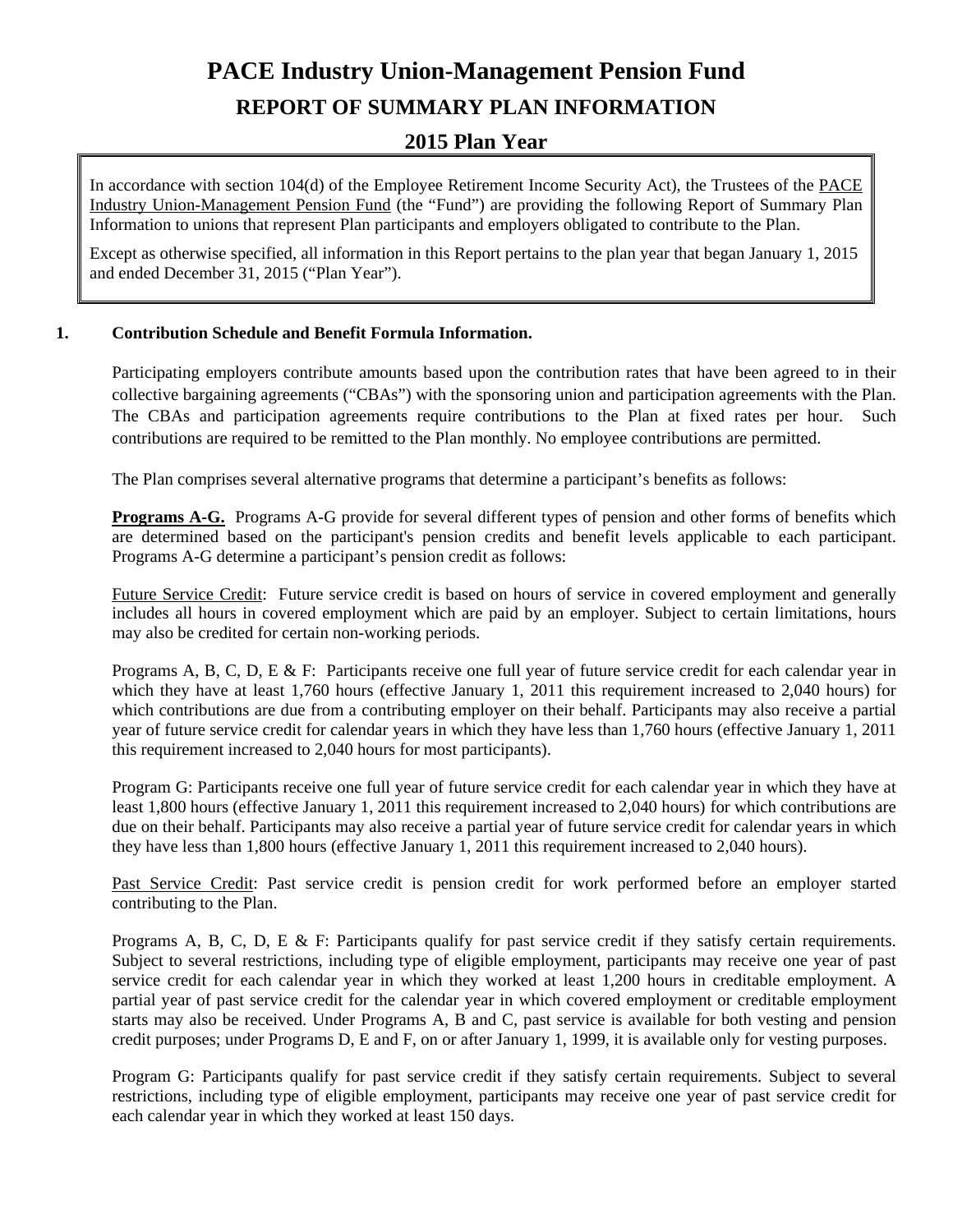For employees of employers that begin participating in the Fund on or after January 1, 2006, past service credit is limited to time worked at the facility for which the employer makes contributions to the Fund, subject to limitations as determined by the Fund's actuary.

Please see the attached Exhibit A for a list of benefit levels and accrual rates as of January 1, 2015.

### **2. Number of Contributing Employers.**

89 employers were obligated to contribute to the Plan for the Plan Year.

### **3. Employers Contributing More than 5%.**

The employers listed below contributed more than 5% of total contributions to the Plan during the Plan Year:

 Georgia Pacific Corporation Clearwater Paper Corporation Robert Wood Johnson University Hospital Huhtamaki Americas Inc. WestRock Company

#### **4. Participants for Whom No Contributions Were Made.**

The chart below sets out, for the 2015, 2014, and 2013 Plan Years, the number of participants with respect to whom no employer contributions were made by an employer as the participant's employer (only participants) whose last contributing employer had withdrawn by the beginning of the relevant plan year are included in these numbers):

|              | 2015 Plan Year | 2014 Plan Year | 2013 Plan Year |
|--------------|----------------|----------------|----------------|
| Participants | 48.209         | 45.114         | 40,316         |

#### **5. Plan Funding Status.**

The Plan was certified in "critical" status (as defined by ERISA section 305) for the Plan Year. The Pension Protection Act of 2006 requires that any plan in critical status adopt a rehabilitation plan. A rehabilitation plan is an action plan designed to enable the Plan to emerge from critical status or to forestall insolvency.

The Board of Trustees of the Fund (the "Board") adopted a rehabilitation plan on July 19, 2010 (the "Rehabilitation Plan"). Under the Rehabilitation Plan, contributions will generally increase by 10% following the expiration of an employer's CBA that was in effect on the date the Rehabilitation Plan was provided to the bargaining parties and then increase again by an additional 5% effective January 1, 2016.

The Rehabilitation Plan includes the following benefit reductions (special rules apply to participants who previously participated in plans that merged into the Plan):

- elimination of disability pensions for participants who have not received a disability award from the Social Security Administration;
- elimination of service pensions;
- elimination of post-retirement payment guarantees;
- elimination of subsidized "pop-up" benefit;
- elimination of pre-retirement death benefits for single Participants;
- reduction of subsidized early retirement pensions and deferred pensions;
- elimination of subsidies previously provided in determining the husband and wife and joint and survivor pensions paid as normal and optional forms;
- future benefit accruals will be determined based on the contribution rate in effect for year of accrual, rather than rate in effect on last day of participation;
- increase in the number of hours of service required to earn pension credit;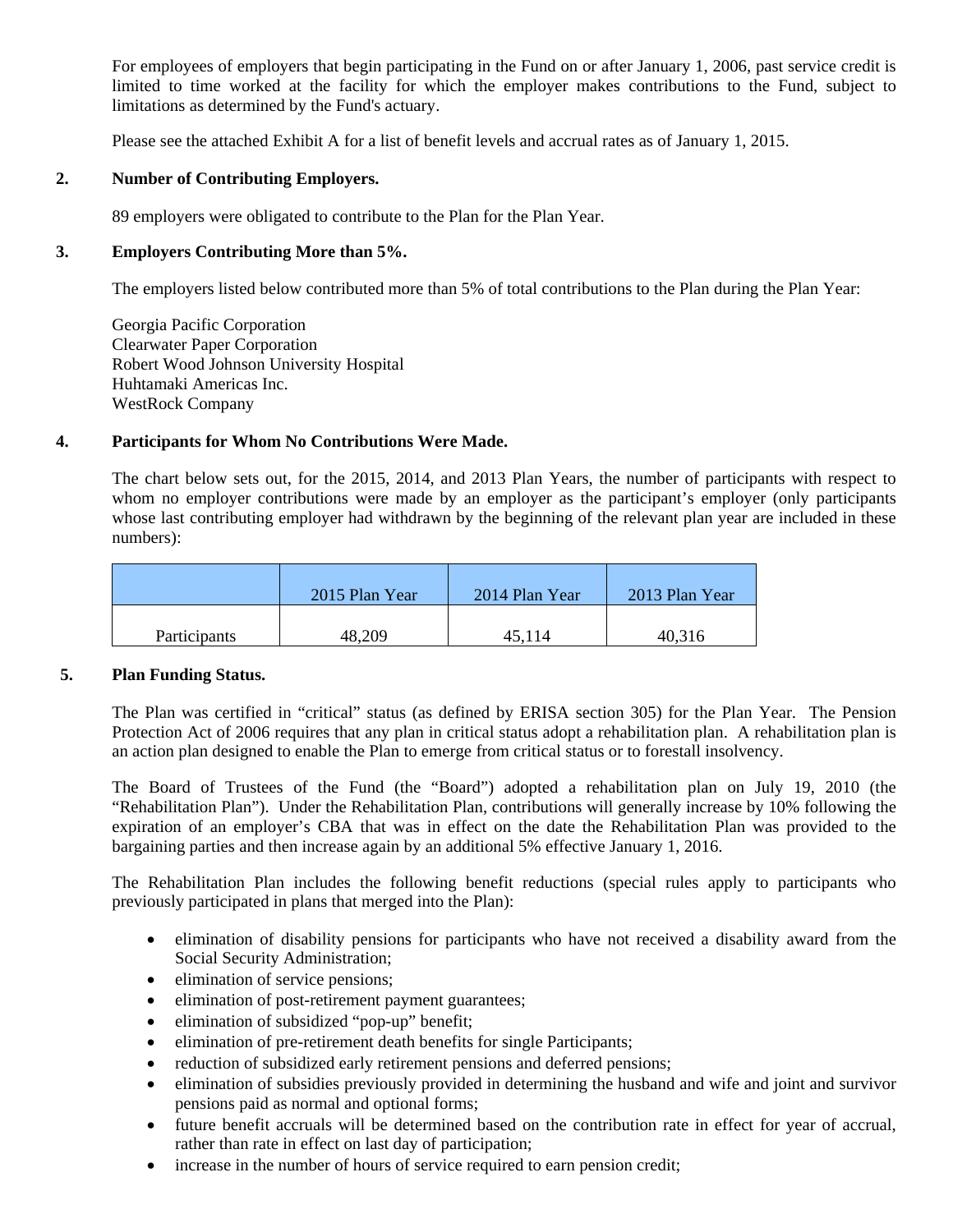- elimination of pension credit for periods of absence due to disability;
- elimination of partial years of vesting service; and
- for purposes of calculating a participant's pension accrual in a given plan year, an increase in the number of hours of service that a participant must be credited with at a higher contribution rate in a plan year for that higher contribution rate to be treated as the participant's average hourly contribution rate.

The Board updated the Rehabilitation Plan in 2012 to provide that, in the event an employer withdraws during a plan year when the Fund has an accumulated funding deficiency, as determined under Section 304 of ERISA, the employer is responsible for its pro rata share of such deficiency in addition to any withdrawal liability determined under Section 4211 of ERISA. The pro rata share is determined by multiplying the accumulated funding deficiency and subsequent changes in that accumulated funding deficiency that arose in any plan year prior to the year in which the employer withdraws, by the ratio of the withdrawn employer's contributions made to the Fund to the total employer contributions received by the Fund, in each applicable plan year prior to the plan year of withdrawal. In addition, the Board updated the Rehabilitation Plan in 2015 to provide that, as required by the Multiemployer Pension Reform Act, if a CBA providing for contributions to the Plan in accordance with the Rehabilitation Plan schedule expires while the Plan is still in critical status and the bargaining parties fail to adopt a contribution schedule with terms consistent with the updated Rehabilitation Plan and its schedules, then the contribution schedule under the expired CBA, as updated and in effect on the date the CBA expires, is implemented 180 days after the date on which the CBA expires.

You may obtain a copy of the Rehabilitation Plan and the actuarial and financial data that demonstrate any action taken by the Plan toward fiscal improvement by submitting a written request to:

> Plan Administrator PACE Industry Union-Management Pension Fund 3320 Perimeter Hill Drive Nashville, TN 37211-4123

#### **6. Number of Employers That Withdrew in Preceding Plan Year.**

During the 2014 plan year, 13 employers withdrew from the Plan.

 As reported on the Form 5500 for the Plan Year, the actual or estimated amount of employer withdrawal liability assessed for these withdrawals was \$98,300,151.

#### **7. Transaction Information.**

The Plan did not merge with another plan and did not receive a transfer of the assets and liabilities of any other plan during the Plan Year.

#### **8. Amortization Extension or Shortfall Funding Method Information.**

The Plan did not apply for or receive an amortization extension under ERISA §304(d) or Code §431(d) for the Plan Year. The Plan did not use the shortfall funding method (as described in ERISA §305) for the Plan Year.

#### **9. Right to Additional Information.**

Any contributing employer or participating union under the Plan may request from the Plan Administrator, in writing, a copy of any of the documents listed below, but not more than one time during any one 12-month period. The administrator may charge a reasonable amount to cover the cost of providing the document requested.

- The Plan's Form 5500 for the Plan Year.
- $\Box$  The Plan's Summary Plan Description.
- Any Summaries of Material Modification to the Plan.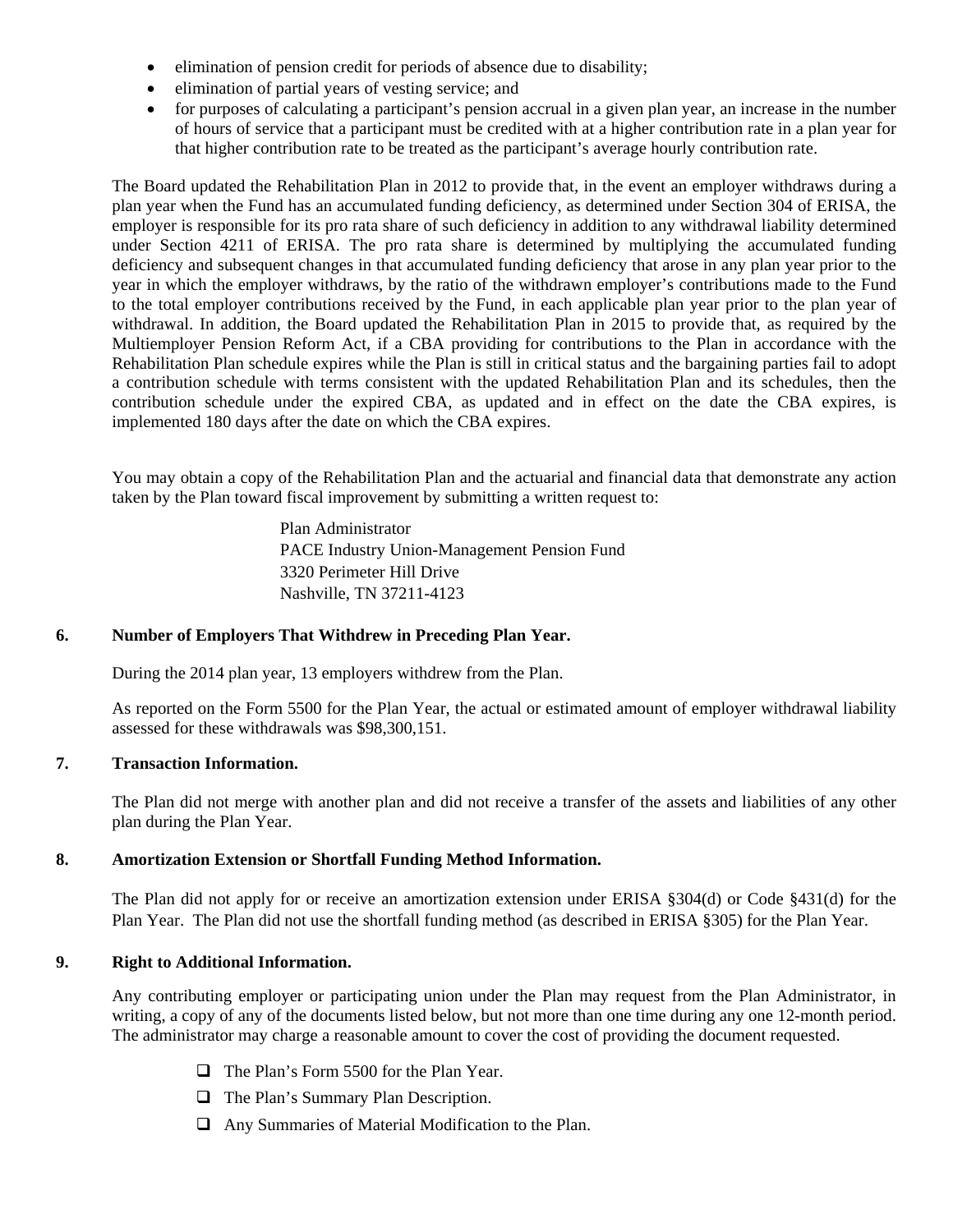#### **EXHIBIT A**

**Effective January 1, 2015**

#### **MONTHLY BENEFIT LEVELS AND PENSION ACCRUAL RATES**

**Shown by Employer (subject to change by collective bargaining agreement ("CBA") and standard form of agreement ("SFA"))**

**For Participants in Programs A, B, C, and G, Benefit Levels are listed in Columns A through D. For Participants in Programs D, E, and F, Pension Accrual Rates are listed in columns A through D.** 

> **Benefit Levels and Accrual Rates listed below are based on the following Assumptions:**

**For Pension Credit Earned Prior to January 1, 2011: Programs A,B,C - Eligible for Benefit Level in Effect Programs D,E,F - One Year Pension Credit for Calendar Year Under Rate in Effect Program G - 50 Tenths of Pension Credit Under Benefit Level in Effect**

**For Pension Credit Earned On and After January 1, 2011: All Programs - One Year Pension Credit for Calendar Year Under Rate in Effect**

|          |                                       |         | (A)                 | (B)                  | (C)                                          | (D)                  |
|----------|---------------------------------------|---------|---------------------|----------------------|----------------------------------------------|----------------------|
|          |                                       |         |                     |                      |                                              |                      |
|          |                                       |         |                     |                      | Pension Accrual Rate Pension Accrual Rate or |                      |
|          |                                       |         |                     | or                   | Benefit Level                                |                      |
|          |                                       |         |                     | <b>Benefit Level</b> | in effect on the                             |                      |
|          |                                       |         | <b>Last Pension</b> | in effect on the     | day after the                                |                      |
|          |                                       |         | <b>Accrual Rate</b> | day after the        | expiration of                                |                      |
|          |                                       |         | or Benefit Level    | expiration of CBA    | CBA that                                     |                      |
|          |                                       |         | in effect on the    | that expires on or   | expires on or                                | Pension              |
|          |                                       |         | last day of the     | after 1/1/2006,      | after 1/1/2006,                              | <b>Accrual Rate</b>  |
|          |                                       |         | CBA in effect       | unless an amount     | based on increased                           | <b>or</b>            |
|          |                                       |         |                     | shown in             | negotiated                                   | <b>Benefit Level</b> |
| Employer |                                       |         | on                  |                      |                                              |                      |
| Number   | Company                               | Program | 12/31/2005          | Column <sub>C</sub>  | <b>Contribution Rate</b>                     | as of $1/1/2014$     |
| 0011     | <b>Acco International</b>             | A       | \$40.19             | \$30.14              | \$40.19                                      | \$40.19              |
| 0010     | Advance Paper Box Co.                 | А       | \$33.93             | \$25.45              | \$33.93                                      | \$33.93              |
| 0722     | AFT-NH                                | D       | \$90.00             | \$67.50              | \$150.38                                     | \$62.89              |
| 0032     | American Package Company Inc.         | Α       | \$14.01             | \$10.51              | \$14.01                                      | \$14.01              |
| 0049     | Americana Art China Co.               | A       | \$8.35              | \$6.26               |                                              | \$6.26               |
| 0575     | Americraft Carton, Inc.               | A       | \$27.50             | \$20.63              | \$27.50                                      | \$27.50              |
| 0081     | Aramark Uniform & Career Apparel, LLC | D       |                     |                      | \$25.00                                      | \$25.00              |
| 3008     | Atlas Refinery Inc.                   | G       | \$73.92             | \$55.44              |                                              | \$55.44              |
| 0118     | Brick & Ballerstein Inc.              | Α       | \$14.01             | \$10.51              | \$14.01                                      | \$14.01              |
| 0146     | Caraustar                             | D       | \$30.00             | \$22.50              | \$41.76                                      | \$41.76              |
| 2006     | Carbide Industries LLC                | D       | \$90.00             | \$67.50              | \$94.55                                      | \$94.55              |
| 0139     | Cellucap Manufacturing Co.            | Α       | \$30.00             | \$22.50              |                                              | \$22.50              |
| 0803     | Clearwater Paper Corp.                | A       | \$100.00            | \$75.00              |                                              | \$75.00              |
| 3236     | <b>Comforcare Care Center</b>         | G       | \$22.40             | \$16.80              | \$22.40                                      | \$22.40              |
| 0260     | <b>Connecticut Container Corp</b>     | Α       | \$25.00             | \$18.75              | \$27.00                                      | \$28.00              |
| 0304     | Continental Carbon                    | C       | \$11.92             | \$8.94               |                                              | \$8.94               |
| 0305     | <b>Continental Carbon</b>             | D       | \$23.67             | \$17.75              |                                              | \$17.75              |
| 3374     | Crowley Petroleum Distribution Alaska | G       | \$84.00             | \$63.00              | \$87.14                                      | \$115.06             |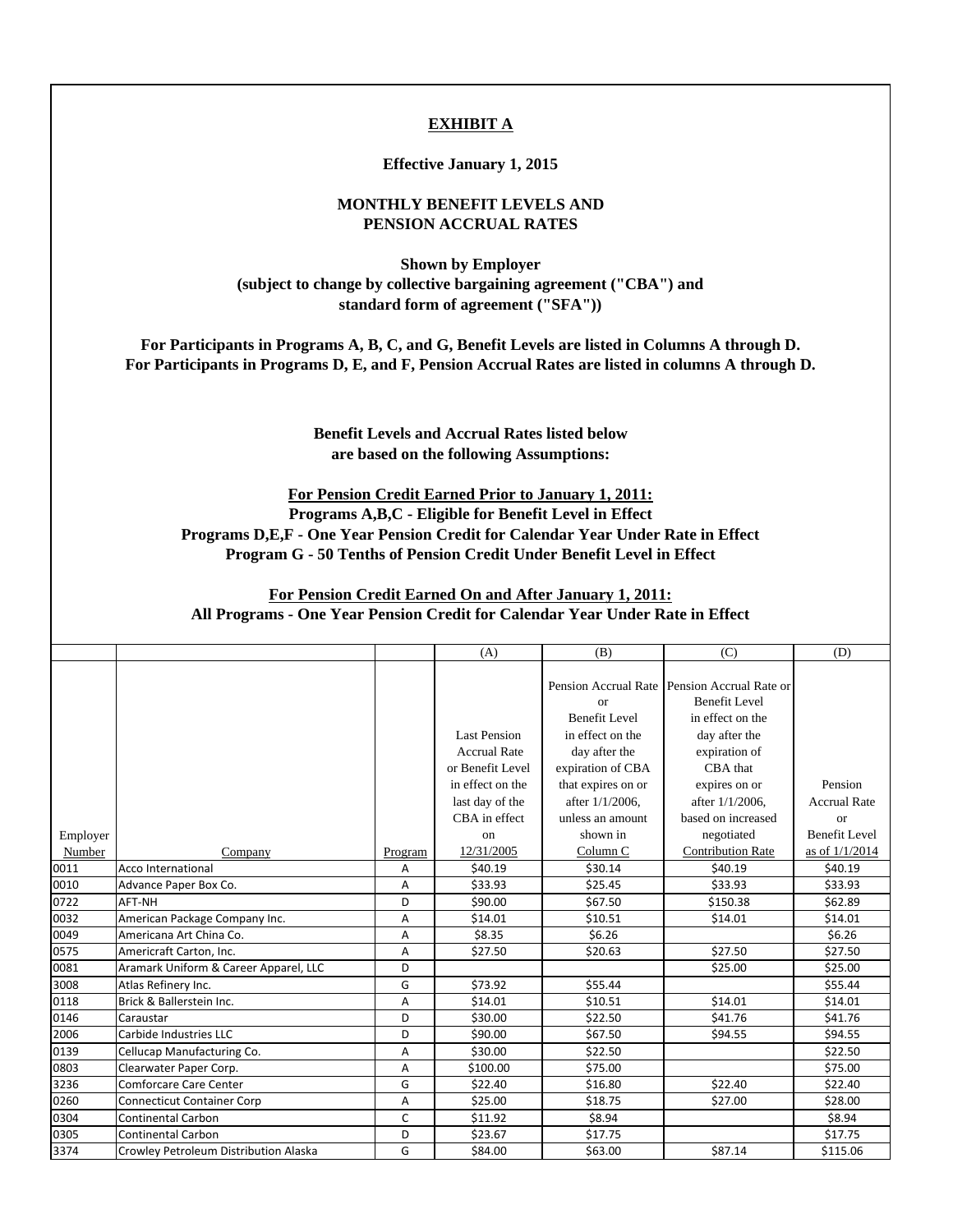| 0326 | Datatel Res-Cyclogrphs Div            | Α | \$22.97  | \$17.23 | \$22.97  | \$24.85  |
|------|---------------------------------------|---|----------|---------|----------|----------|
| 0330 | Delta Containers, Inc.                | Α | \$21.75  | \$16.31 | \$22.75  | \$25.75  |
| 3157 | <b>Fiske Brothers Refining</b>        | G | \$117.60 | \$88.20 | \$117.60 | \$118.30 |
| 0396 | Fonda/Hoffmaster                      | B | \$36.00  | \$27.00 | \$36.00  | \$38.00  |
| 0439 | General Fibre Products, Inc.          | Α | \$19.00  | \$14.25 | \$19.00  | \$21.00  |
| 0050 | Georgia Pacific                       | Α | \$58.99  | \$44.24 | \$58.99  | \$58.99  |
| 0052 | Georgia Pacific                       | A | \$37.85  | \$28.39 | \$38.85  | \$41.85  |
| 0055 | Georgia Pacific                       | Α | \$54.29  | \$40.72 | \$54.29  | \$54.29  |
| 0566 | Georgia Pacific                       | Α | \$24.00  | \$18.00 | \$25.00  | \$28.00  |
| 0568 | Georgia Pacific - Clerical            | Α | \$30.80  | \$23.10 | \$30.80  | \$30.80  |
| 0462 | Georgia Pacific Corporation           | A | \$43.33  | \$32.50 | \$43.33  | \$43.33  |
| 3046 | <b>Glastic Company</b>                | G | \$56.00  | \$42.00 | \$42.00  | \$42.00  |
| 0034 | <b>Graphic Packaging</b>              | Α | \$13.05  | \$9.79  |          | \$9.79   |
| 0471 | <b>Graphic Packaging</b>              | Α | \$34.97  | \$26.23 | \$34.97  | \$34.97  |
| 3270 | Greco Welding Supplies Inc            | G | \$54.32  | \$40.74 | \$54.32  | \$55.15  |
| 0398 | Green Acres Manor                     | B | \$10.00  | \$7.50  | \$10.00  | \$18.16  |
| 0965 | Green Bay Pkg.                        | Α | \$31.00  | \$23.25 | \$31.00  | \$35.00  |
| 0282 | Greif                                 | Α | \$37.38  | \$28.04 | \$37.38  | \$38.38  |
| 0726 | Greif                                 | Α | \$28.58  | \$21.44 | \$28.58  | \$28.58  |
| 0515 | <b>Healthcare Services Group</b>      | Α | \$9.00   | \$6.75  |          | \$9.00   |
| 0345 | Hoffinger Ind. Doughboy Rec. Div.     | Α | \$17.75  | \$13.31 | \$18.04  | \$19.04  |
| 0513 | Huhtamaki                             | Α | \$32.00  | \$24.00 | \$33.00  | \$34.00  |
| 0516 | Huhtamaki Consumer Packaging          | Α | \$30.00  | \$22.50 | \$30.00  | \$32.00  |
| 0283 | Huhtamaki Films, Inc.                 | Α | \$33.50  | \$25.13 | \$33.50  | \$35.50  |
| 0590 | Huhtamaki Foodservice, Inc.           | Α | \$36.00  | \$27.00 |          | \$32.31  |
| 0592 | Huhtamaki Retail Business Unit        | A | \$37.00  | \$27.75 | \$38.00  | \$40.00  |
| 0518 | Idaho State AFL-CIO                   | D |          |         | \$100.00 | \$100.00 |
| 3182 | <b>Induron Protective Coatings</b>    | G | \$65.52  | \$49.14 | \$65.56  | \$71.72  |
| 0612 | Interface Performance Materials, Inc. | Α | \$16.18  | \$12.14 | \$17.18  | \$19.18  |
| 0546 | Ivex Corporation                      | Α | \$29.87  | \$22.40 | \$29.87  | \$37.78  |
| 0591 | Keyes Fibre                           | Α | \$51.00  | \$38.25 |          | \$46.08  |
| 3146 | Kinder Morgan Terminals Inc.          | G | \$131.60 | \$98.70 | \$131.60 | \$149.53 |
| 0582 | Kirks Automotive                      | Α | \$16.97  | \$12.73 | \$16.97  | \$16.97  |
| 0401 | Landaal Packaging - Flint Division    | Α | \$12.09  | \$9.07  | \$12.09  | \$12.09  |
| 3198 | Laketon Refining Corp.                | G | \$40.32  | \$30.24 | \$42.41  | \$45.94  |
| 0646 | Lincoln Paper & Tissue, LLC           | Α | \$43.90  | \$32.93 | \$43.90  | \$46.56  |
| 0662 | M & F Stringing, LLC                  | Α | \$15.14  | \$11.36 |          | \$16.14  |
| 0474 | Malarkey Roofing Company              | Α | \$56.25  | \$42.19 | \$56.25  | \$59.25  |
| 0625 | Massachusetts Container               | Α | \$26.50  | \$19.88 |          | \$19.88  |
| 3170 | Mayo Clinic Health System - Austin    | G | \$34.16  | \$25.62 | \$34.16  | \$34.16  |
| 0708 | Montebello Container Corporation      | Α | \$32.36  | \$24.27 |          | \$24.27  |
| 0796 | Neenah                                | A | \$16.18  | \$12.14 | \$16.18  | \$16.18  |
| 1051 | New Indy Containerboard               | Α | \$51.91  | \$38.93 | \$57.48  | \$61.88  |
| 0450 | New York Folding Box                  | Α | \$17.23  | \$12.92 | \$17.23  | \$17.23  |
| 0723 | Nicholas Galvanizing                  | Α | \$11.42  | \$8.57  | \$11.42  | \$13.44  |
| 3215 | Nu-Pro Industries                     | G | \$8.96   | \$6.72  | \$8.96   | \$8.96   |
| 3292 | <b>NYCOSH</b>                         | G | \$97.94  | \$73.46 | \$99.59  | \$104.83 |
| 3087 | Ohmstede, Ltd.                        | G | \$31.92  | \$23.94 | \$32.22  | \$32.22  |
| 0884 | Ox Paperboard Michigan, LLC           | Α | \$32.61  | \$24.46 |          | \$24.46  |
| 3230 | P. M. Northwest Inc.                  | G | \$43.12  | \$32.34 |          | \$32.34  |
| 0837 | Porvene Doors Inc                     | Α | \$17.23  | \$12.92 |          | \$17.01  |
| 0828 | R H E Container Co Inc                | Α | \$8.35   | \$6.26  |          | \$6.26   |
| 0814 | R Sabee Co                            | Α | \$30.28  | \$22.71 |          | \$22.71  |
| 3181 | Reef Industries Inc.                  | G | \$33.60  | \$25.20 | \$33.60  | \$33.60  |
| 3149 | Reese Enterprises Inc.                | G | \$33.60  | \$25.20 | \$33.60  | \$33.60  |
| 0833 | Roaring Spring Blank Book Company     | Α | \$27.50  | \$20.63 | \$30.50  | \$36.74  |
| 0564 | Robert Wood Johnson Hospital          | Α | \$38.17  | \$28.63 | \$38.17  | \$41.29  |
| 0730 | Rock Tenn                             | Α | \$28.71  | \$21.53 | \$29.71  | \$30.92  |
| 0792 | Rock Tenn                             | Α | \$33.00  | \$24.75 |          | \$24.75  |
| 0880 | Rock Tenn                             | Α | \$29.00  | \$21.75 | \$29.50  | \$30.00  |
| 0911 | Rock Tenn                             | Α | \$27.20  | \$20.40 | \$27.20  | \$30.20  |
| 0246 | Rock Tenn Corp                        | А | \$36.00  | \$27.00 | \$36.00  | \$38.00  |
| 0028 | Rock-Tenn                             | Α | \$31.39  | \$23.54 | \$32.39  | \$35.39  |
| 0905 | Rock-Tenn                             | Α | \$50.64  | \$37.98 | \$50.79  | \$52.79  |
| 0907 | Rock-Tenn                             | Α | \$33.93  | \$25.45 | \$34.83  | \$37.53  |